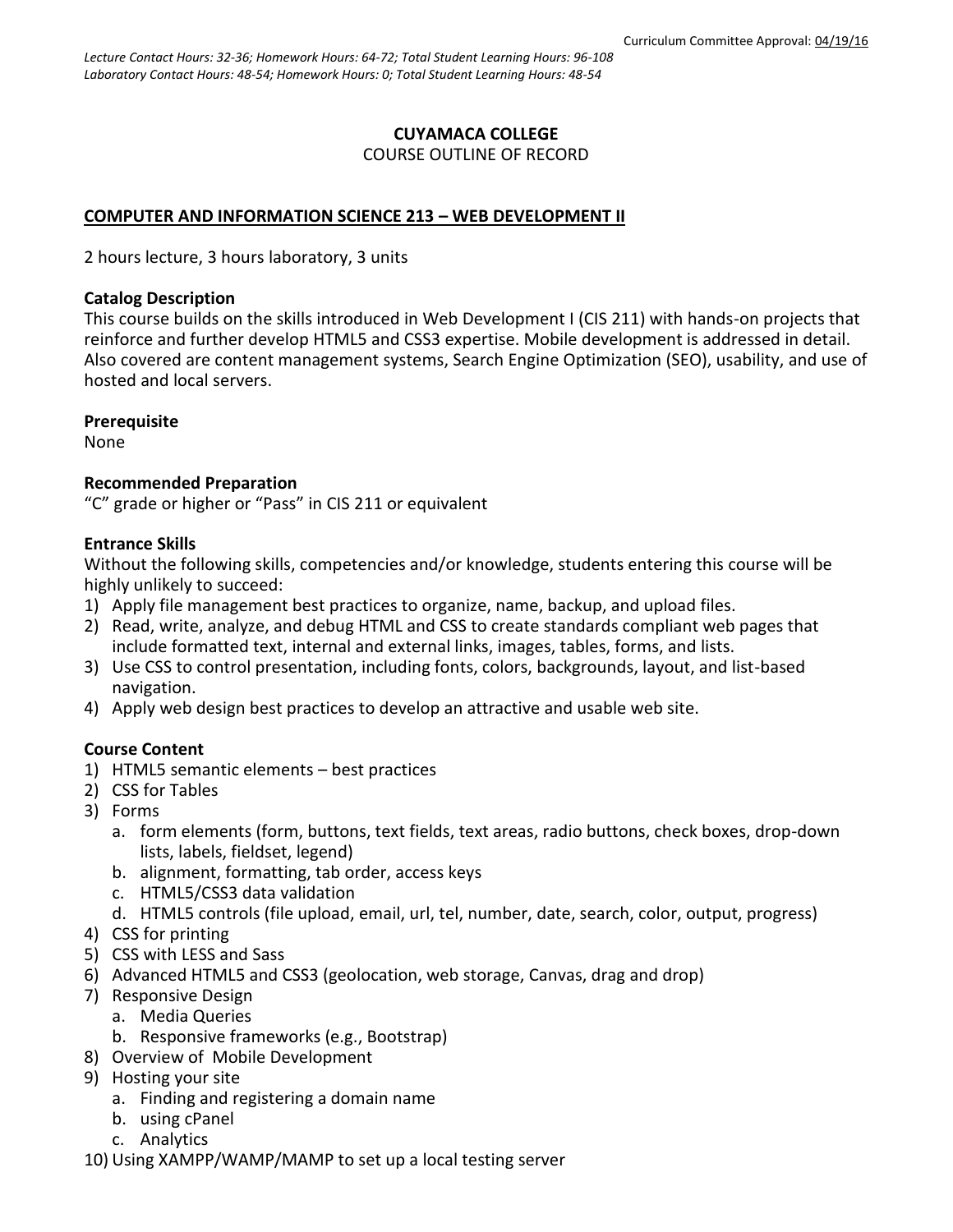- 11) Content Management Systems
	- a. CMS overview (Joomla, Drupal, WordPress)
	- b. Using WordPress.com to create a simple site
- 12) Worpress.org
	- a. Installing Wordpress via cPanel
	- b. Installing a local version of WordPress
	- c. Editing themes
- 13) Search Engines
	- a. Search Engine Optimization
	- b. Adding a site search
	- c. Controlling which pages are indexed and visited (robots.txt, meta tags)
- 14) Usability
	- a. Guiding principles
	- b. Navigation and home page
	- c. Testing and managing outside influences
- 15) Accessibility
- 16) Current technologies and trends

## **Course Objectives**

Students will be able to:

- 1) Demonstrate best practices in HTML structure by properly using HTML5 semantic elements and other structural elements (div, span, head elements, block elements) and explain how these support search engine optimization, accessibility, and responsive design.
- 2) Use CSS in an efficient, organized manner to control presentation, including formatting and layout for desktop, tablets, mobile devices, and print.
- 3) Explain how to implement a local testing server or hosted site and the reasons for each.
- 4) Compare content management systems, explain their advantages and disadvantages, and use one to create a small web site.
- 5) Describe and apply principles of usable and accessible design.

#### **Method of Evaluation**

A grading system will be established by the instructor and implemented uniformly. Grades will be based on demonstrated proficiency in the subject matter determined by multiple measurements for evaluation, one of which must be essay exams, skills demonstration or, where appropriate, the symbol system.

- 1) Hands-on exercises that require students to code and upload web pages that use valid HTML and CSS.
- 2) Quizzes and exams that measure students' ability to use coding terminology and explain coding concepts.
- 3) Practical exams that measure students' ability to use computer applications to solve real-life web design problems.
- 4) Projects that require students to integrate production skills and design best practices to create technically proficient and well-designed web sites.

## **Special Materials Required of Student**

- 1) File storage system
- 2) Access to web-based course material and software specified in syllabus

#### **Minimum Instructional Facilities**

Computer lab with Internet access, appropriate software

#### **Method of Instruction**

- 1) Lecture and demonstration
- 2) Hands-on practice